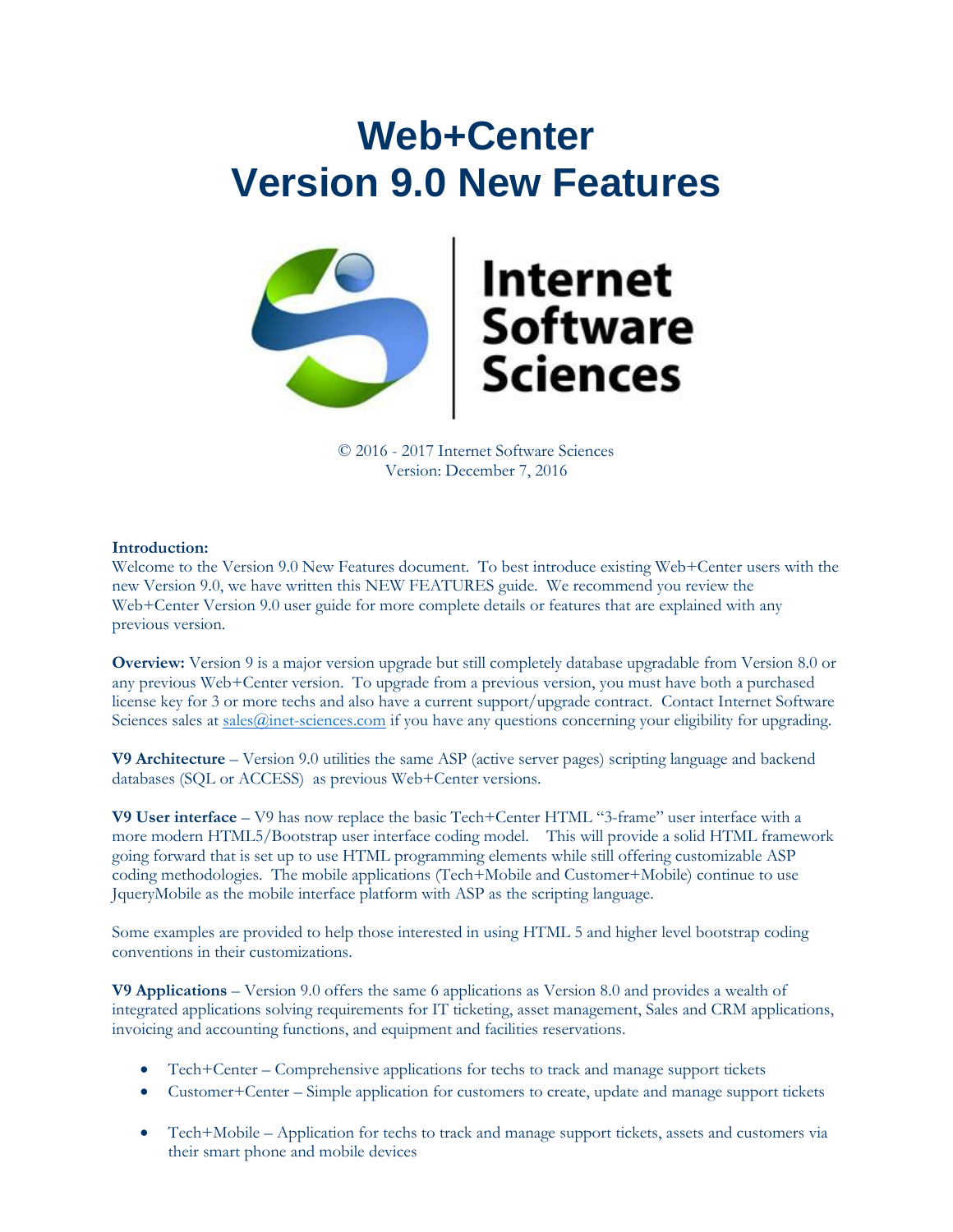- Customer+Mobile Application for customers to create, track and update their applications with their smart phones and mobile devices
- Business+Center Comprehensive, integrated application to manage the business side of your support operations for sales, CRM and invoicing features.
- Reservation+Center Create a graphical catalog of resources that can be reserved and checked out.

**Version 9.0 Installation Requirements** - Version 9.0 installs into separate physical folders from previous Web+Center installations. The default folder is:

### **C:\program files (x86)\Internet Software Sciences\Web+Center 9.0\**

The IIS webserver application directories are all re-labeled with "90" to:

Tech90 Customer90 TechMobile90 CustomerMobile90 Language90 Reservation90 Business90

**Version 9.0 Installation Scripts** – Included with Webcenter.exe Version 9.0 install .exe will be some new install CMD scripts that will greatly reduce the time require to install Web+Center. These install.cmd scripts will:

- Configure all 6 of the IIS webserver application directories and 2 virtual directories
- Configure IIS settings for parent paths, 32 bit operations, and ASP debugging and other settings
- Configure ODBC DSN settings for Web+Center 9.0 database connections

### **Version 9.0 Design Goals and policies**

At Internet Software Sciences, we think about your current installation, users and migration issues when designing the next version. There is nothing more frustrating for users who are familiar, and proficient with an application only to be forced with a new version where the features have been completely remapped or hiding under new screens and options or possibly dropped or changed for the worse.

Probably the most visible design change is the conversion of the Tech+Center (3) frame navigational page to a similar but cleaner HTML 5 / Bootstrap interface. This provides options for buttons on the left and other navigational options along the top.

Several new security features have been integrated into the application to better monitor and report attempts at non authorized uses of the software.

New Geolocation features have been incorporated into the software that can accurately use the GPS enabled mobile devices to record locations of techs, customers, and assets.

**Backward compatibility and consistency** - No database changes or features in V8 have been dropped or no longer available in V9. New features and new database tables and columns have been added carefully to allow for easy transition and upgrading for existing users.

New Major Features: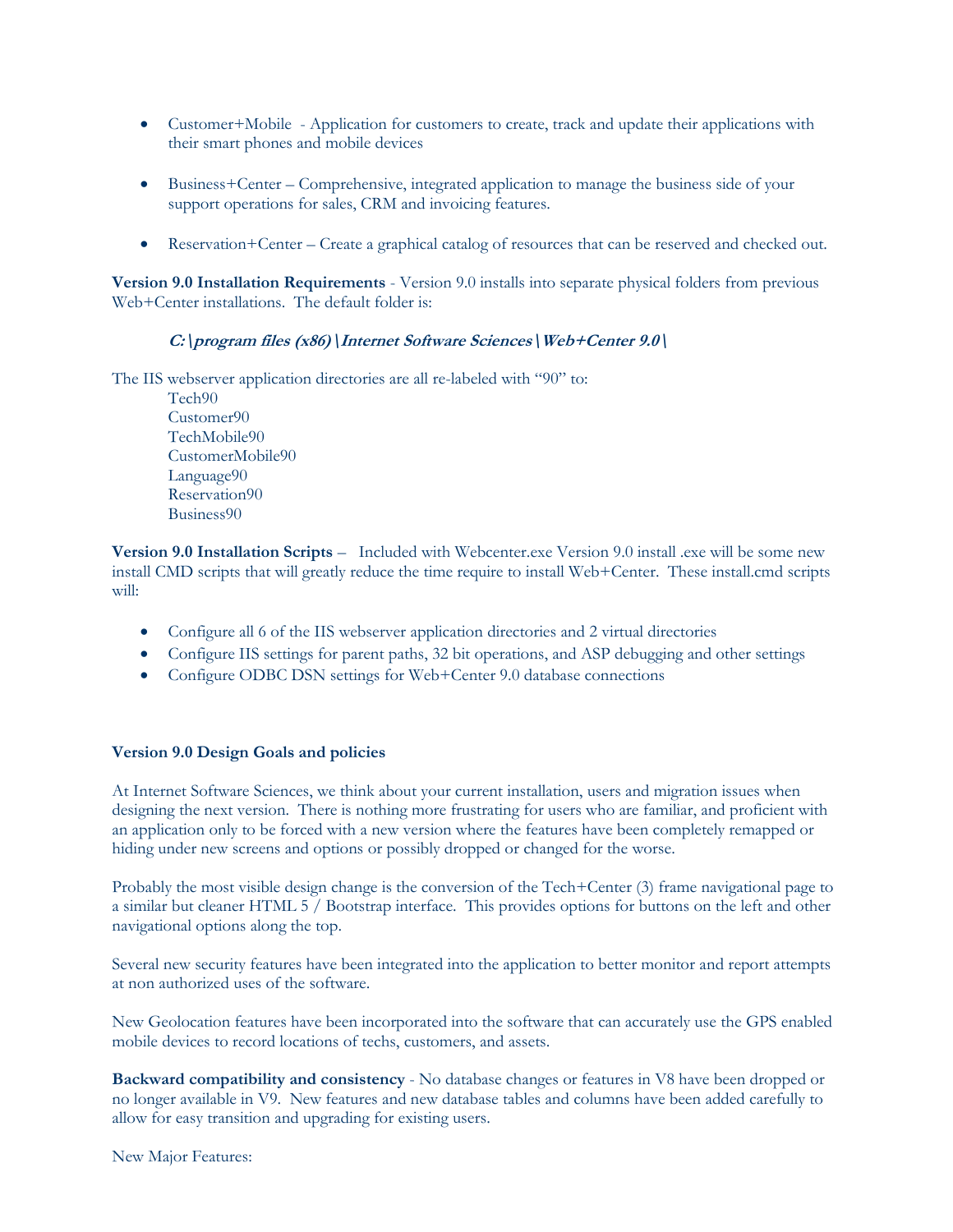# **Personalized Support**

Support of users is usually mutually beneficial if there is a personal connection between the customer and technician. Version 9.0 allows both the "tech" and "customer" to attach an image to their tech or customer account for use in various notification emails. So when customers gets an alert notification about their ticket, they get a photo of the technician servicing their issue. Putting a face to a technician forces both the tech and customer to provide more respect for the person working to solve the problem. This option is completely optional and can be enabled for Tech, and or Customer or none. Additional techs and customers have two text boxes to write a bit about themselves and describe their interests. These fields could also be used to define technicians expertise and qualifications and other contact information.

To Enable Personalize support option

- o Click on Administration
- o Click on System Configuration Menu
- o Click on More Configurations Options

On the right hand side there are two check boxes

- o Tech Personal Connection Options
- o Customer Personal Connection Options

Selecting those options will enable options to attach a photo image when: Selecting the My Profile Link in Tech+Center Selecting the Customer+Center Registration Option

OR also available in

Customer+Mobile – Registration Edit under personal option Tech+Mobile – My Info

### Personalized Email Notifications



**Scott Vanderlin Interests: Expert** systems programme CIAA, MS Level 3 Certifications **About Me: Help** Desk Manager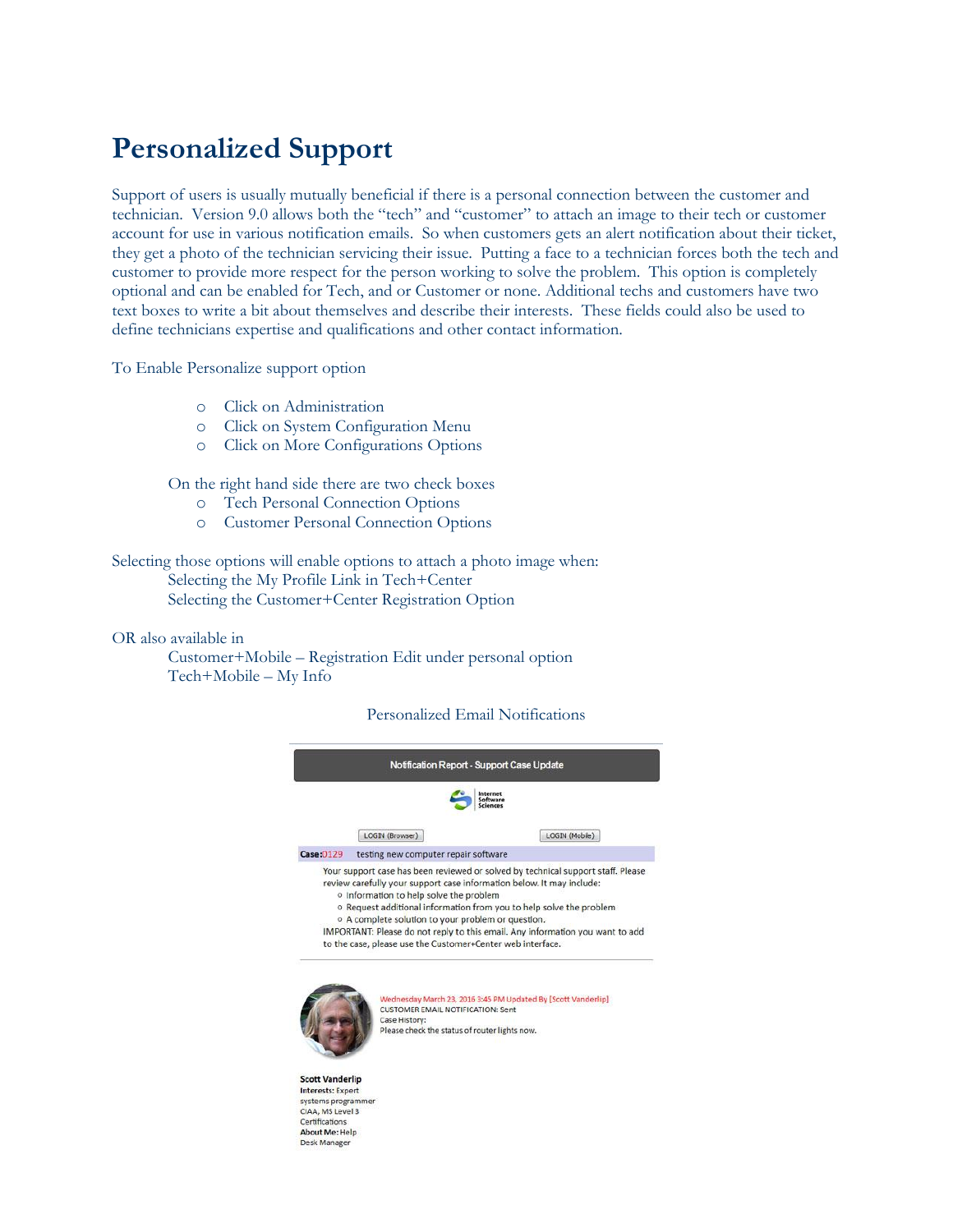# Example Notification email to customer showing technician personal connection Start/Stop Clock for accurately recording Technician time

If you have extended Time and Billing record option enabled, you will notice the Launch Timer Popup button in the Extended Time and Billing record area.

|      | <b>Time And Billing Record</b> |              | <b>Launch Timer Popup</b> |  |  |
|------|--------------------------------|--------------|---------------------------|--|--|
| Tech | <b>Billable</b>                | <b>Hours</b> | <b>Hourly Rate</b>        |  |  |
|      |                                |              | or.                       |  |  |

Clicking on the button will bring up a separate pop up window with a Start Clock button.

| Time Clock for Case: 0131                                                                        |  |
|--------------------------------------------------------------------------------------------------|--|
| Description: testing with double quotes 'hi' again<br>Customer/Company : Instagram last / Google |  |
| <b>Start Clock</b>                                                                               |  |

Press the Start Clock button to start the Clock. A count up clock will start for this case from which it was launched. Keep this window open.



Once you press the stop clock, it will prompt you for some time spent information setting Billable, Hourlyrate and notes. Press submit to enter this time spent entry.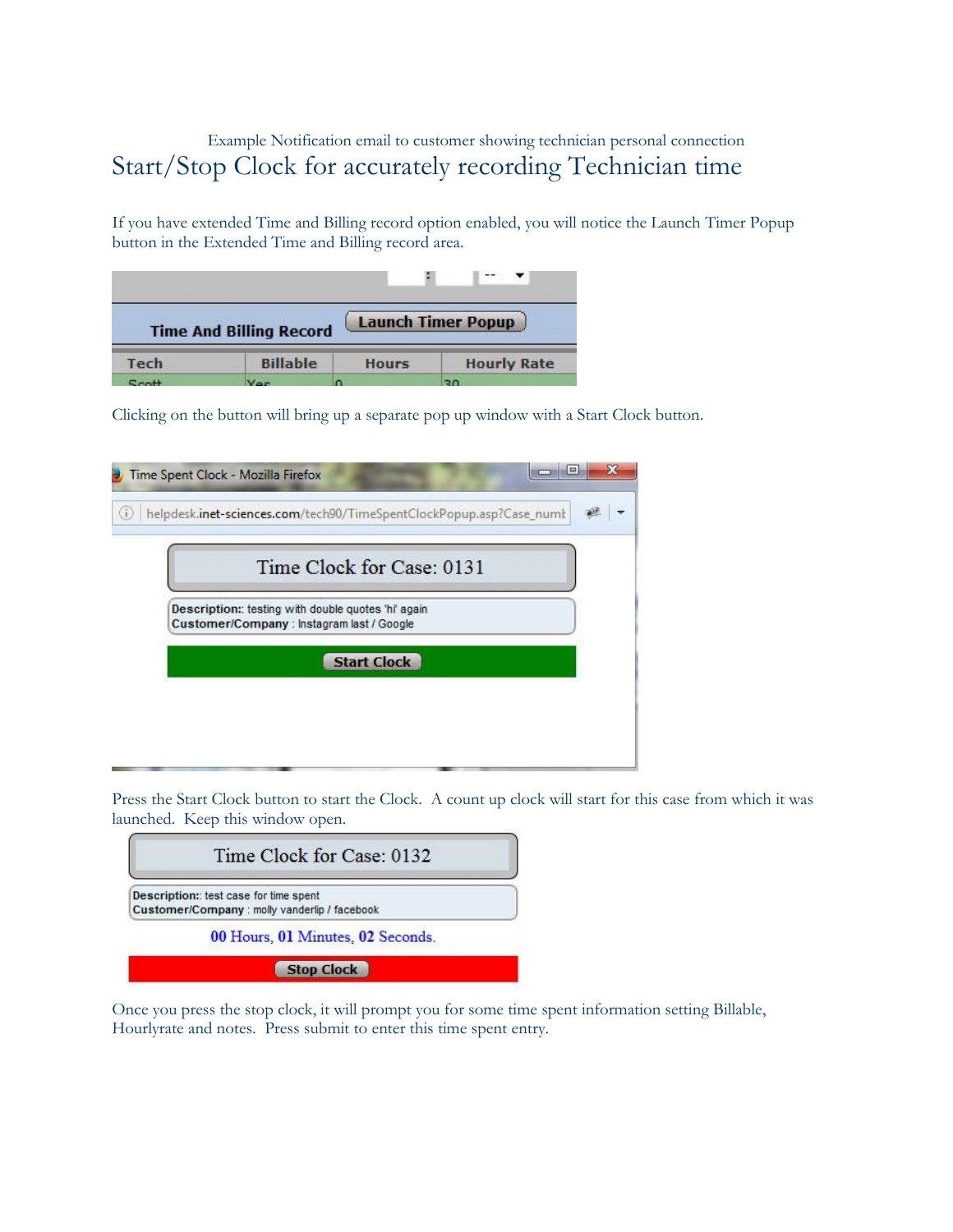| Date                   | Tech                   |              | <b>Billable</b> | <b>Hours</b>    |  |
|------------------------|------------------------|--------------|-----------------|-----------------|--|
| 7/21/2016              | <b>Scott Vanderlip</b> |              | V               | 4 Min (0.07 Hr) |  |
| <b>Hourly Rate(\$)</b> |                        | <b>Notes</b> |                 |                 |  |

Your Time Spent entry create the START/STOP clock will appear once you refresh the case ticket.

# **Web+Center For Business**

Many Web+Center users are small, outsourced IT support businesses that support a variety of clients for IT support and PC repair. They need to track, invoice and bill customers for their services. Sometime that service requires purchasing expense items as well which needs to be billed along with time spent for clients. Web+Center for Business functions included with the Business+Center provides an integrated ticketing application of the Tech+Center with the invoicing and quoting systems of Business+Center. There are several new features with Version 9.0 to support this integration of billing, invoices, expenses and the business side of support operations.

Starting with version 9.0, you can combine both expenses and time spent billing into a single invoice for customers.

### **Adding Expenses to a trouble ticket**

Step 1) First make sure that Expense reporting is enabled. To enable Expense reporting and extended time spent reporting:

Click on Administration Click on System Administration Click on System Configuration Select the two check boxes in the right hand column – Enable Expense Reporting and Enable Extended Time Spent Reporting Click on Submit to set these options

Step 2) Inside of a Tech+Center trouble ticket, scroll down to the bottom of the ticket. You will see options at the bottom to enter both a Time Spent record and also an expense record for the case. Enter the appropriate information and submit and update the support ticket. Functions inside of the Business+Center can be used to create invoices that pull together expenses and time spent billable hours into invoices.

### **Creating Define Fixed Cost Jobs**

In version 9.0, you can pre-define some fixed cost jobs that be selected in the Tech+Center case Expense and Fixed Cost Jobs area.

An example of a Fixed Cost Job might be to Remove a virus and reformat a hard drive. You might have a standard rate for this repair of \$65.

To create this fixed cost job, Log into the Business+Center as a configurator level technician: Click on Administration Click on Add/Edit Fixed Cost Jobs for expenses Enter the Short the description for the job, the cost and optionally a longer description Press Submit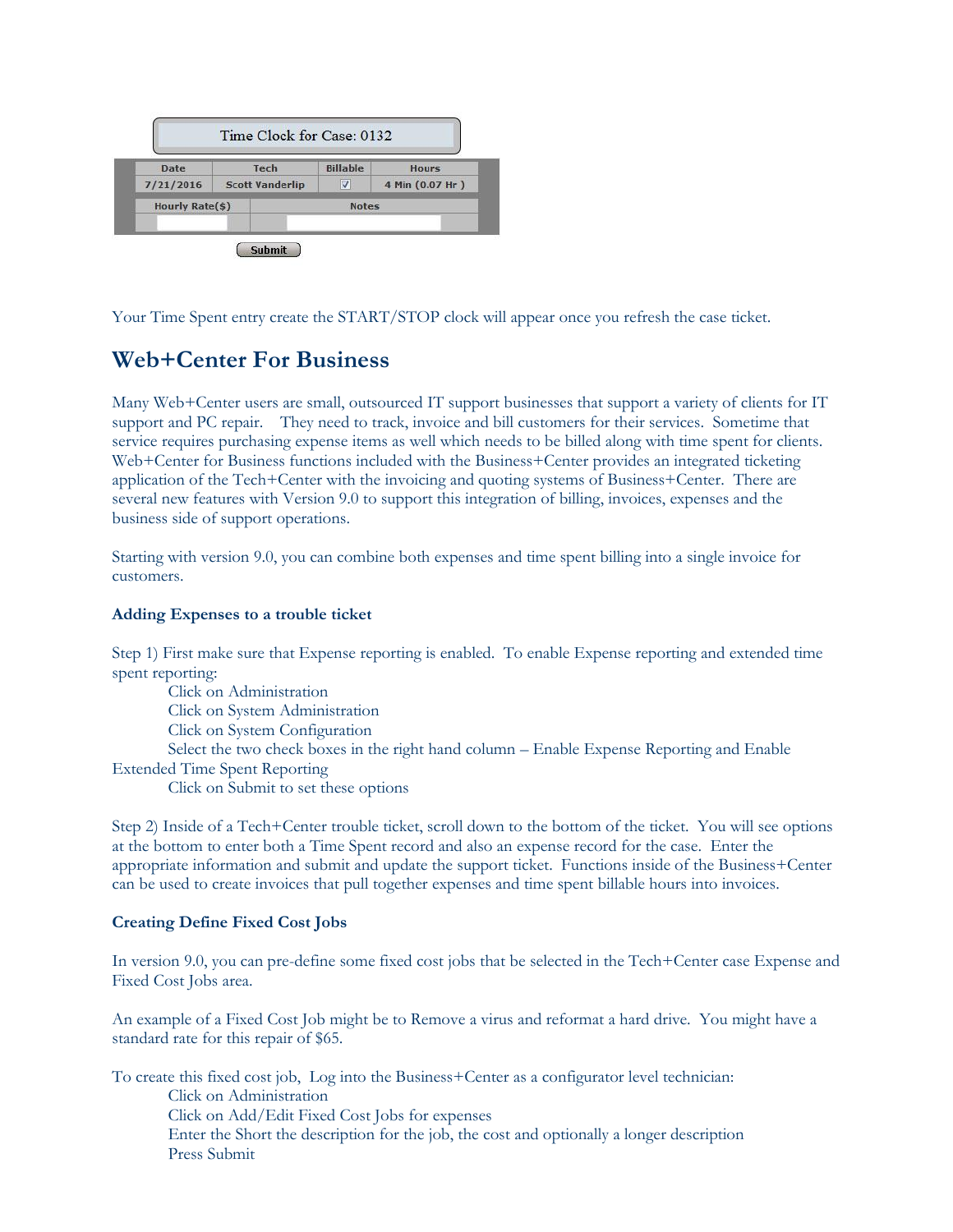You will now be able to see this Fixed Cost Job in the Tech+Center Expense area as an option to select in addition to directly entering an expense

### **Defining Your Business Address and Logo for invoices and quotes**

Prior to version 9.0, if you wanted to create, print and email invoices to clients from the Web+Center application, you had to modify a code ASP file directly in the application code. Now this is configurable from the web interface.

To enter your business address and logo image for your invoice: Log into the Business+Center Click on Administration Click on Business Address Info and Logo Enter the business/organizational information and attach a JPG logo image that is 100x300 pixels.

### **Creating and managing Time Spent and Expense Invoices**

Now that you have created Time Spent records and Expenses with the Tech+Center ticketing system, you will need to create invoice to bill your customers for those services.

A new option has been added to the Business+Center Invoices menu called **Create and Manage Case Time and Expense Invoices**

This option is a search engine to find Time spent and expenses and group by customer, company, date or customer and create invoices that can be emailed or printed for direct mailing of invoices for customers. You can select which time spent and invoice records you want to merge into invoices.

## **Case Templates**

Starting in version 9.0 you can more efficiently use defined case templates for work orders where a solution has already been defined by marking another case a template.

For example, if you get a work order ticket on "How do I reset my password?" If you had defined a case Template for this question, you simply click on Templates at the top center of the ticket in the Tech+Center application. Simply select the appropriate template from the list of templates available. Selecting a template for the new case will replace the One Line Description, Case Summary and Case Resolution fields of the defined template. The tech can simply complete the ticket by closing the ticket status and defining the customer notification options or process the ticket as required. All of the repeating typing that would have to go into entering responses in the Case Summary and Case Resolution can now be eliminated.

### **To Mark a case as a template**

- To mark a case a future template, a ticket should closed and the Case Summary and Case Resolution fields should be finalized with clear, polished text describing the problem (Summary) and a clear resolution (Resolution).
- Inside the Tech+Center case form, click on the TEMPLATES button in the top center region below the case number.
- Press the Mark as Template button to mark this case as a future TEMPLATE

### **To remove a case as a template**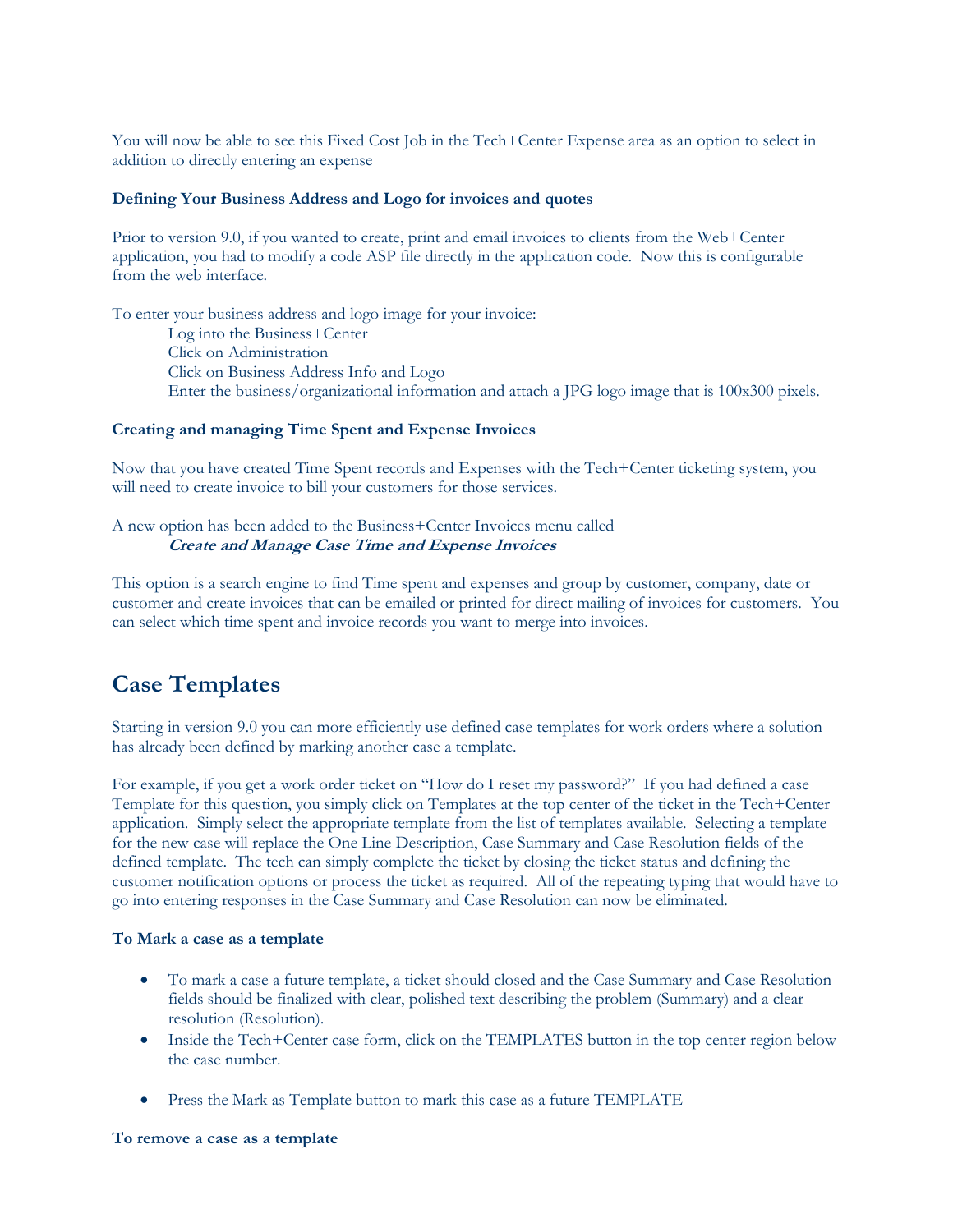- Open up a ticket that is already defined as Template.
- Click on the Templates button.
- Click on the Remove as Template button to remove this case as a template.

# **Private Notes**

Inside of the Tech+Center there is an upgraded option for the techs to share private (not viewable by the customer) notes about the support work order.

To create a private note, click on the Edit Private Note button. This will bring up a separate pop-up where you can enter a note. The notes are now journaled, timestamped and identifies the technician who wrote the private note.

These private notes can only be edited once submitted by administrator level technicians or higher.

Click the close button to close the popup window. The private note will appear in the Tech+Center case form once you refresh the case ticket in the Tech+Center.

# **Add additional customers to a case**

Web+Center Version 9.0 has an upgraded interface to add and manage additional customers assigned to a ticket.

Multiple customers can now be assigned to a ticket that provides the additional customers as well the original primary customer with notification options and options to let additional customers update the support ticket from the Customer+Center and customer mobile interfaces.

To add an additional customer to a ticket, click on the **Add Customer To Case** button and a popup window provides a search and add/remove customer assignment option. The list of additionally assigned customer will not be displayed until the case is refreshed.

# **Geolocation options**

Starting with Version 9.0, you can now record and view geolocation coordinates for Techs, Customers, and assets. This is a brand new feature that will still being developed and not all features will be fully developed in the first 9.0 release.

Most desktop and laptop do not have GPS enabled devices with them so the geolocation determined by looking at your network address is not that accurate. To get much more accurate geolocation results, set your geolocation coordinate with a mobile device (phone or tablet) that has a GPS feature available.

To configure geolocation options:

- Click on Administration
- Click on System Configuration Menu
- Click on Geolocation Configuration

There are four checkboxes to enable and/or force geolocation authentication for customers or technicians.

- o Tech geolocation enabled
- o Require Tech geolocation authentication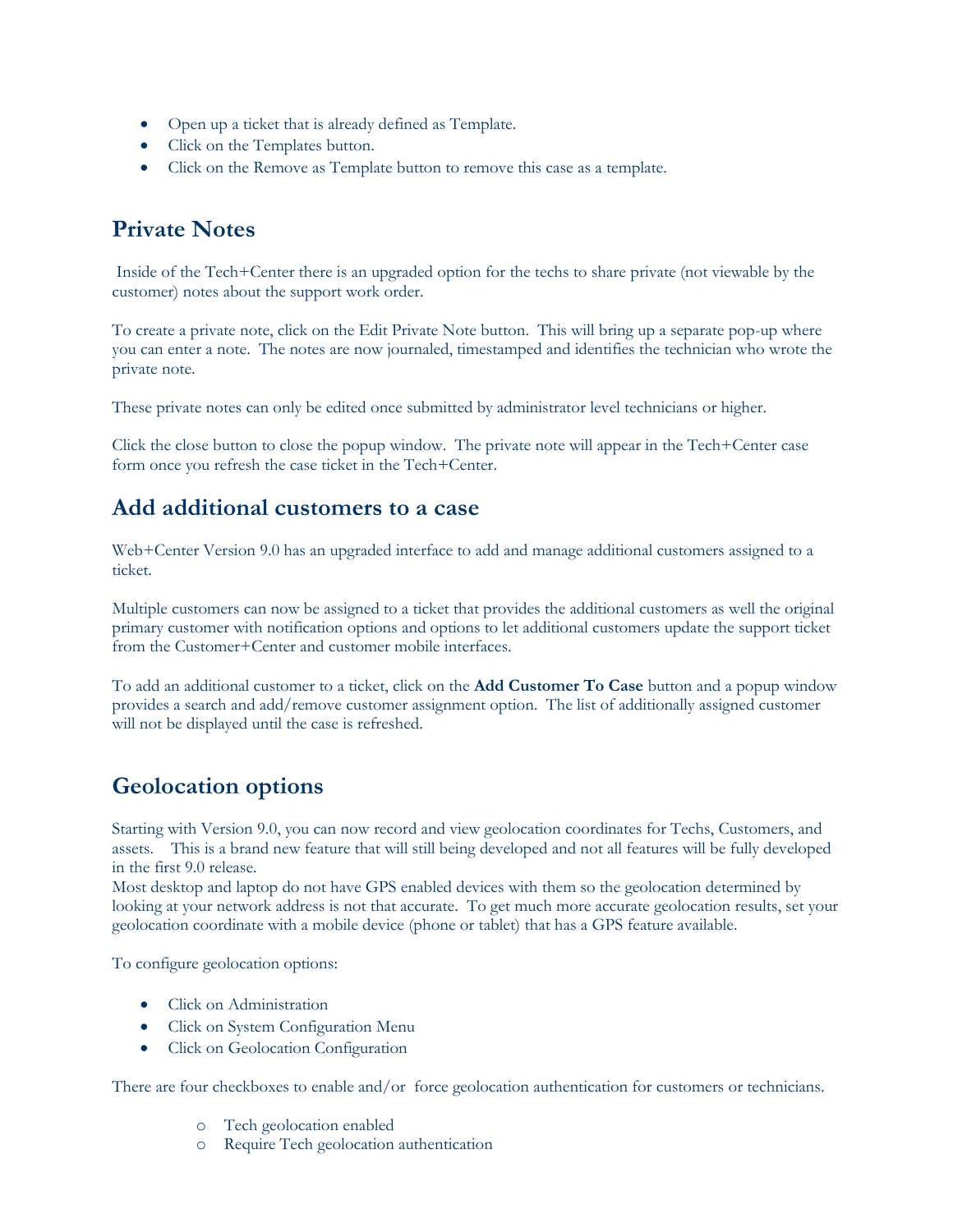- o Customer geolocation enabled
- o Require Customer Geolocation authentication

*NOTE: Newer versions of Google Chrome browser require that the server running the Web+Center geolocation feature be a secure HTTPS server. This is a restriction applied by Google and their browser so a different browser may be required by the client if you are running Web+Center on an unsecured server.*

### **To set/reset a tech geolocation coordinate in Tech+Center**

- After you log into the Tech+Center, click on the My Location menu option available in the upper right hand corner of the Tech+Center screen.
- Click on the update or Clear buttons as required and press the Confirm update location operation.
- To verify your new set location, reload that window and verify the location has been updated with a new date and timestamp.

### **To set/reset a tech geolocation coordinate in Tech+Mobile**

Log into the Tech+Center mobile application Click on the My Location button in the lower right side Click on Update or Clear my location as required and press the Confirm Update operation. Reload that page if needed to view the updated coordinate.

### **How to View other techs geolocation**

If you are dispatcher level technician or higher, you will have a STATUS/TOOLS option in the top menu in Tech+Center.

- Click on the Status/Tool menu option
- If a geolocation has been set for a technician, there will be a clickable location link for each of the techs. Click on the **Location** link to view their last set or cleared coordination location. If the location is not set, it will display -----.

### **Asset GeoLocations**:

Asset geolocation can be view in the Tech+Center asset information but it can only be set in the Tech+Mobile asset information page to provide better accuracy.

### **To set an asset geolocation:**

- Log into the Tech+Mobile application
- Click on Assets and find the appropriate asset you want to define the geolocation for.
- Expland the Asset GeoLocation options
- Click on the Set/View Geolocation button
- Click on the Update Asset Location or Clear Asset Location and press the confirming prompt

To view the Asset Geolocation in Tech+Center

Open up the desired asset info page with Tech+Center

On the right hand area, click on Show Location link in the Asset Geolocation area on the right hand side. This should show the last set location with date/time stamp information.

# Web+Center Project Searches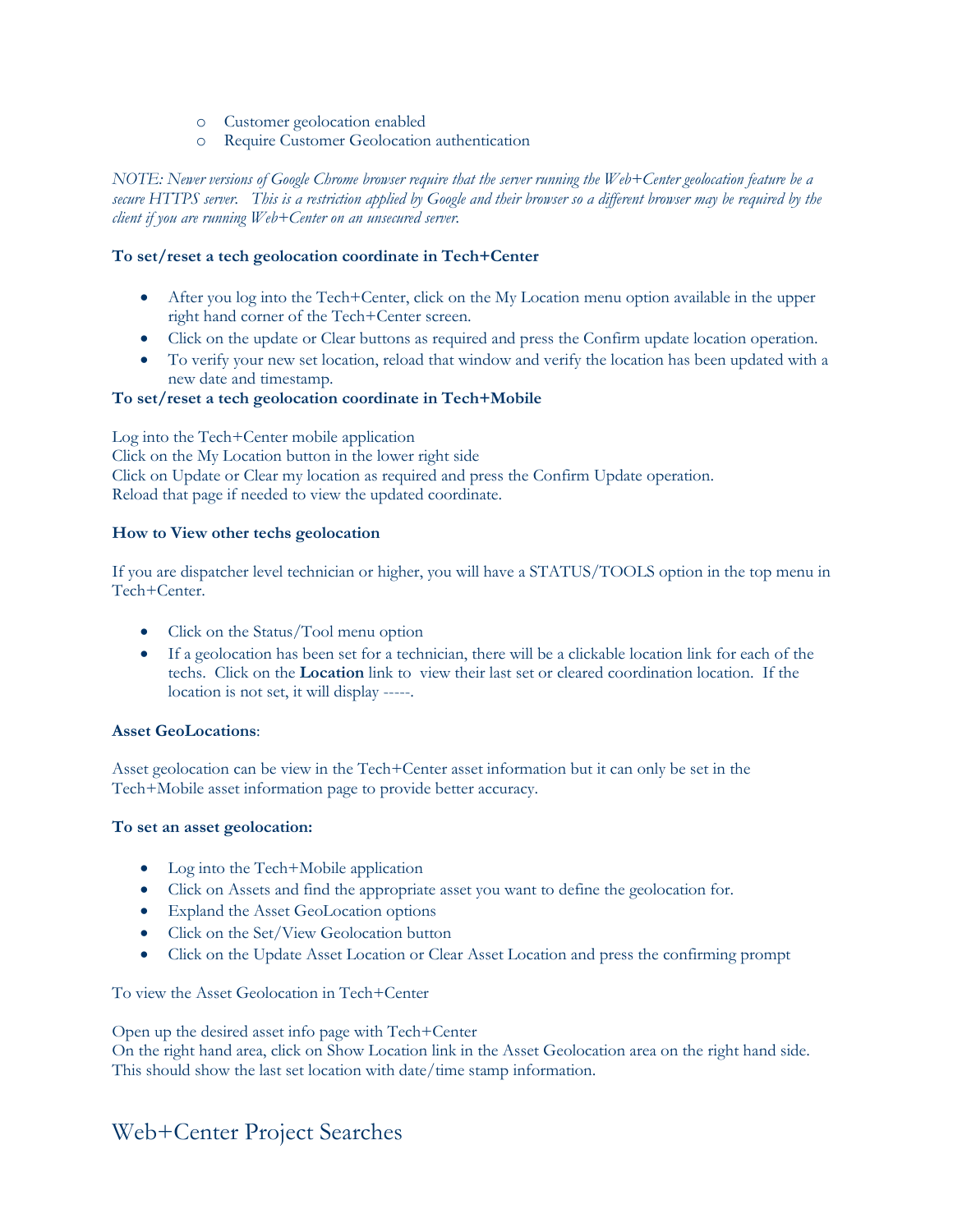Additional options are now available to search and manage Web+Center projects. A Web+Center project is a higher level organization that combines a collection of cases into a "project". Once a project is defined, you can associate cases to a project. A case's time spent hourly rate/hours and expenses are all continuously calculated toward a project hours and cost.

### **To enable projects**,

- Click on Administration
- Click on System Configuration Menu
- Click on Configuration Options
- Check the Project Management checkbox
- Submit the Configuration Options checkbox

### **To search for projects**

- Click on Projects Button in the left hand button panel
- Click on Search Projects
- You can search by Project Name, Reference #, Status, case number associated with a project, Due Date and Project Leader.

# **File Download Validation and reporting**

To better track attempts when a user downloads malicious files into the Web+Center application, some new modules and API's are available and installed to check the file extensions of downloaded files.

We have designed a subroutine API called AnalyzeFileDownload() that takes the file name with extension of the file being downloaded and analyzes it for potential severity of concern. This feature is currently configured for customer file downloads.

The Subroutine is defined in the AnalyzeFileDownload.inc file in the language directory and it references the AnalyzeFilesList.inc where one can define the file extension (like  $*$ .exe), the potential threat level – 3=known threat,  $2 =$  Potential Threat, and  $1 =$  safe, and lastly the message that will be sent to the configurator level administrator of Web+Center when that file type has been attempted to be downloaded.

When a level 3 type of file is attempted at downloaded, an email notification message is sent and the file is prevented from being downloaded.

The notification email reports various information about the customer account or tech as IP address of the remote host attempting the download.

You can edit and add to this list of potentially dangerous file types by editing the AnalyzeFilesList.inc if you need more files added or add the ability to download and share installation files for your support environments.

When configuring the wcdownload virtual directory, you must make sure that the IIS virtual directory permissions are set to read only.

Secondly, having an anti-virus file checker installed on the server that checks every new file insert into the system is another way to prevent malicious files from being downloaded from Web+Center.

The force geolocation authentication options provide another level of authentication for the system too.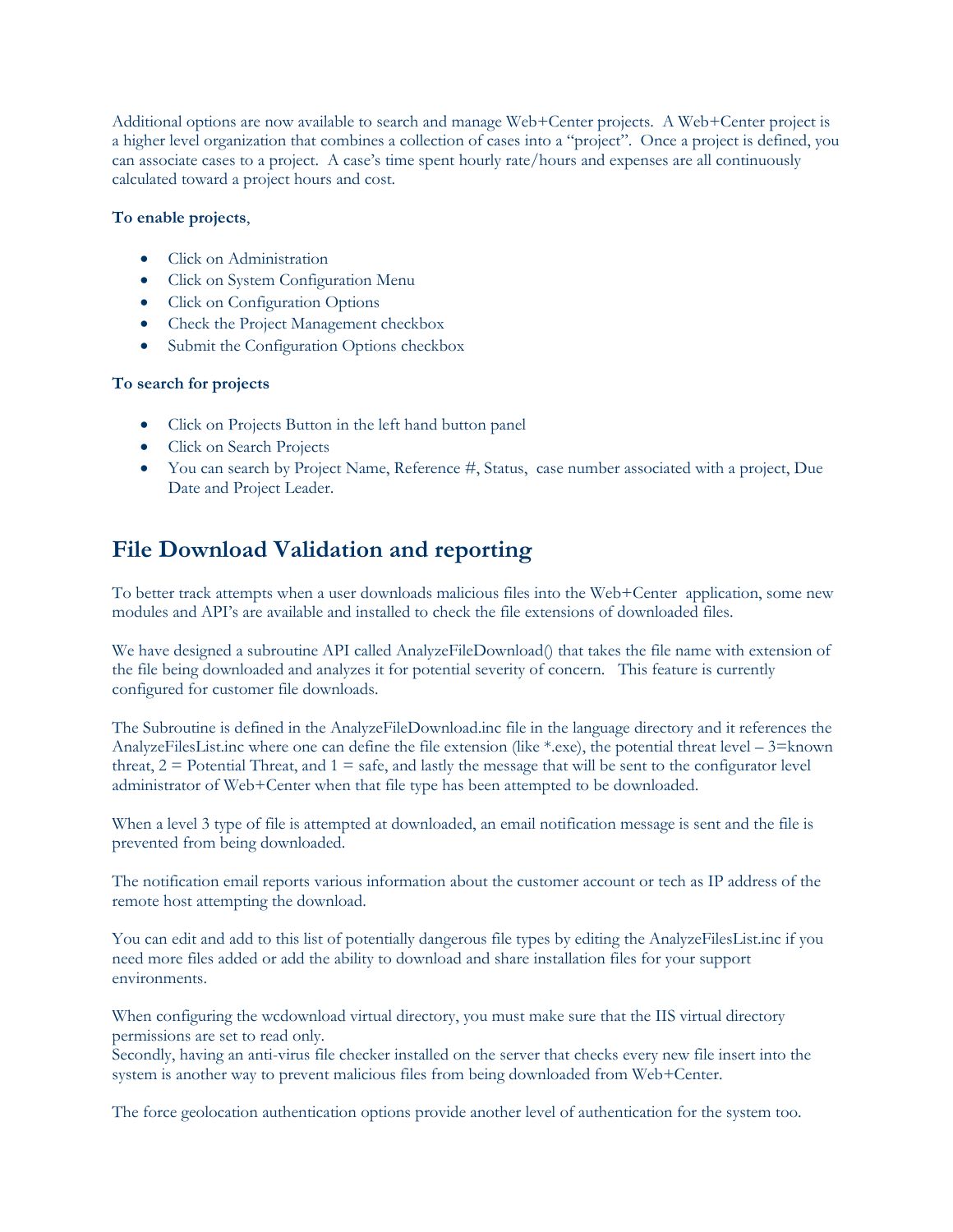# **New Cleaner Notification Emails**

The notification emails that go out to the customer and the tech have been rebuilt that give a cleaner and less cluttered presentation with unnecessary category and customer information removed. You company logo is included in the top banner area of the email with options to open up the ticket in either Customer+Center/Customer+Mobile or Tech+Center/Tech+Mobile.

|                                    | LOGIN (Browser)                                                                                                  | LOGIN (Mobile)                                                                                                                                       |
|------------------------------------|------------------------------------------------------------------------------------------------------------------|------------------------------------------------------------------------------------------------------------------------------------------------------|
| Case:0129                          | testing new computer repair software                                                                             |                                                                                                                                                      |
|                                    | o A complete solution to your problem or question.<br>to the case, please use the Customer+Center web interface. | o Request additional information from you to help solve the problem<br>IMPORTANT: Please do not reply to this email. Any information you want to add |
|                                    |                                                                                                                  | Wednesday March 23, 2016 3:45 PM Updated By [Scott Vanderlip]                                                                                        |
|                                    | <b>CUSTOMER EMAIL NOTIFICATION: Sent</b><br>Case History:<br>Please check the status of router lights now.       |                                                                                                                                                      |
| <b>Scott Vanderlip</b>             |                                                                                                                  |                                                                                                                                                      |
| <b>Interests: Expert</b>           |                                                                                                                  |                                                                                                                                                      |
| systems programmer                 |                                                                                                                  |                                                                                                                                                      |
| CIAA, MS Level 3<br>Certifications |                                                                                                                  |                                                                                                                                                      |
| About Me: Help                     |                                                                                                                  |                                                                                                                                                      |

New Notification email formatting with personalized support options enabled.

# **Daily Open Case Reminder Email for Techs**

To increase productivity of your technicians in terms of completing open cases assigned to them, you can enable a notification email to be sent to each tech daily at a set time that lists open cases assigned to them as a technician and also open cases that are associated with support groups of which they are members.

This feature can be enabled by:

- Click on Administration
- Click on System Configuration Menu
- Click on Open Case Reminder Emails
- You can configure the time of the email notification based on the day of the week or leave blank if you do not want an notification email on a weekend day.
- To launch, click on the Start Open Case Reminders and keep that window open running on the server or another machine. You can also run this function just once from that configuration page.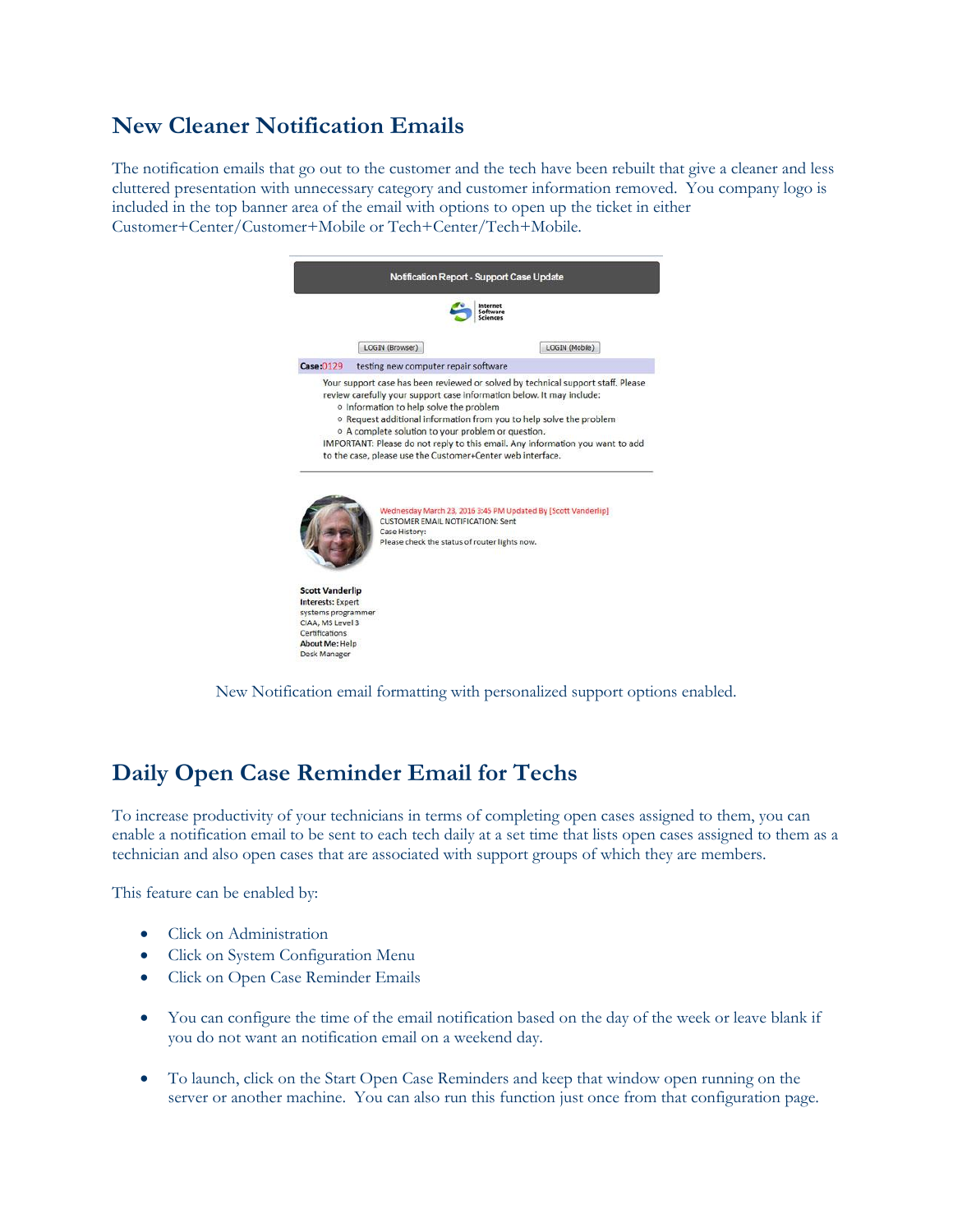# **Bootstrap UI interface and examples**

To help you create new Web+Center pages and customizations in Bootstrap and HTML 5 compatible coding with Web+Center styles, we have provided a page of bootstrap documentation and examples and built out customer search and resultant ASP page that uses Bootstrap and Web+Center 9.0 CSS styles. These are available on the System Administration page under Bootstrap Docs and Examples.

# **Web+Center CSS Editor and Viewing tools**

To help you customize the CSS (Cascading Style Sheets) that define the look and feel of most page layout and text styling onWeb+Center pages, we have created a WC style test and editor page to let you edit and view changes to WC styles file called wc\_style.css. This will assist you in redefining the very specific table and character font based UI changes if needed.

# **New direct edit options for Case History and Asset History**

If you are an administrator level technician, there are now two new options that allow you (not techs) to directly edit the case history journal and Asset history journal. Previously these fields could not be edited by anyone and you would need to delete a case or asset to modify or replace the text in those journaling fields.

These options are available on the System Administration page.

# **File /Take Photo Download Options For Tech+Mobile case form**

The Tech+Mobile application in V8 was missing an important file attachment feature that allows techs to download and attach files to a support ticket. If Tech+Center file download options are enabled under administration, a file download option will now appear on the Tech+Center mobile ticket.

This feature works particularly well on mobile devices since when you select to download a file on a mobile device (tablet or phone), it will give the tech the option to (1) take a photo (2) use an existing photo from PHOTOS or (3) attach a file.

For many support issues, it is every effective to take a photo of a computer screen output or device readouts or cable configurations to help debug an issue.

# **SMS TEXT Messaging Notification Options**

Although SMS messaging existing in V8, we wanted to let folks know about this important option and how to configure it. Getting access to the world's TEXT SMS network is something that you can't really do for free and so you will need to get a paid account with [Twilio.com.](https://www.twilio.com/) The reason SMS message is locked down is to prevent unlimited TXT spamming from occurring to our phones. Twilio is the provider we have built our SMS API around their gateway and their price for TXT messages is about  $\frac{3}{4}$  of a 1 cent (\$0.0070) per MSG and \$1/Month for the phone number required to send out a message.

Pricing at:

https://www.twilio.com/sms/pricing

To enable and configure SMS /TXT notification options

Click on Administration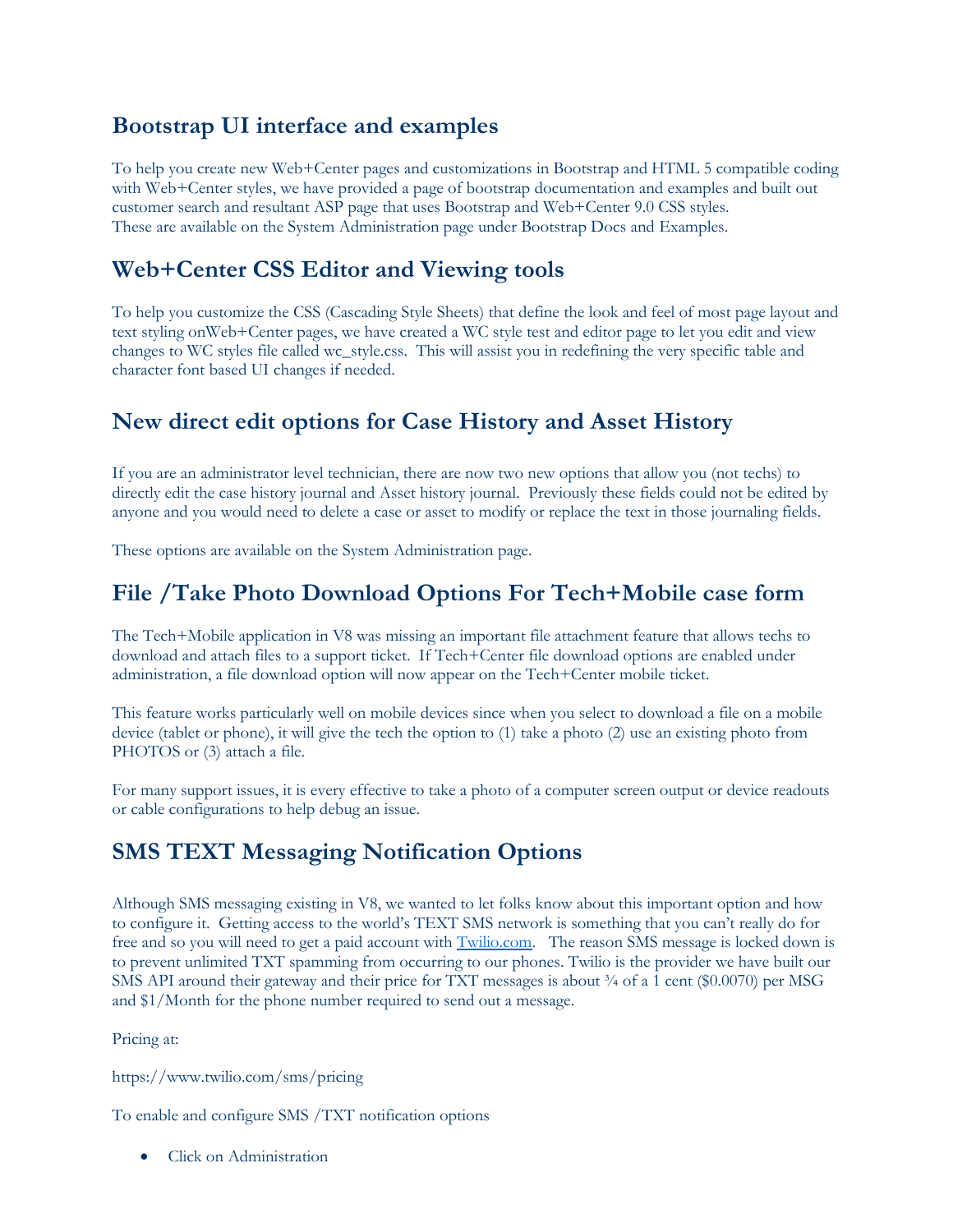- Click on System Configuration Menu
- Click on SMS Text Messaging and Notifications
- Enable SMS messaging and enter your phone number and account codes.

This SMS option is helpful for support groups that may need to create a hybrid system of work related notification emails that may not be checked continually plus off hour TXT options on personal/work cell devices. Having a set of configurable message notification options is helpful when your clients or techs have unique communication requirements.

# **Customer Info Change Journal**

One of the original designs for the Web+Center application was to provide customer/contact management features to carefully record contact/customer notes. With Version 9.0, you can enable the Customer Info Change Journal option under

- Click on Administration
- Click on System Configuration Menu
- Click on System Configuration Options
- Check the Customer Info Change Journal checkbox

If a tech makes a change to a customer's contact information (name, address, phone number, email, etc), it will now be journaled into new table and display area of the customer info page called Customer Change Journal. This option to display this will only appear if there are items in the Change Journal.

To test this feature, first enable it as listed above.

Modify a customer contact field (name, address, email, etc) on the customer information page in Tech+Center

Add some note about the customer in the New Contact Note field as well.

Refresh the customer information page and you should see two expandable areas – Customer Notes (click to view) and Customer Change Journal (Click to View).

|                                                                         |                                         | <b>Customer Information</b>         |                  | Smith Molly60                                     |                                                                                                                                                | Manage Company Records                              |
|-------------------------------------------------------------------------|-----------------------------------------|-------------------------------------|------------------|---------------------------------------------------|------------------------------------------------------------------------------------------------------------------------------------------------|-----------------------------------------------------|
| <b>Molly Smith</b><br>Forte Auto Body<br>2234 Main<br>msmith@lkjsdf.com | Los Altos Hills, CA 94345, USA          |                                     |                  | Create New Case<br>Show All Cases<br>View Summary | Phone1: 5054-404-4345<br>Cell/TXT: 450-403-4543<br><b>Contact Preferences:</b><br><b>Contact Method: Email</b><br><b>Customer Assets: None</b> |                                                     |
|                                                                         | Customer Notes (Click to View)          |                                     |                  |                                                   |                                                                                                                                                |                                                     |
|                                                                         | Customer Change Journal (Click to View) |                                     |                  |                                                   |                                                                                                                                                |                                                     |
|                                                                         |                                         |                                     |                  |                                                   |                                                                                                                                                |                                                     |
|                                                                         |                                         | <b>Customer Contact Information</b> |                  |                                                   |                                                                                                                                                | <b>Customer Attribute Information</b>               |
| First Name: Molly                                                       |                                         |                                     |                  |                                                   | User Name Login: molly                                                                                                                         |                                                     |
| Last Name: Smith                                                        |                                         |                                     |                  |                                                   | Password: •••••                                                                                                                                |                                                     |
|                                                                         | Company: Forte Auto Body                |                                     | $\equiv$         | (Find Company)                                    |                                                                                                                                                | User Categories None or Un-select A                 |
|                                                                         | Address: 2234 Main                      |                                     | ≡                | Synch = Fields?                                   |                                                                                                                                                | product download<br>Special Customer                |
| Mailstop:                                                               |                                         |                                     | Ξ                | O No                                              |                                                                                                                                                | facebook users                                      |
|                                                                         |                                         |                                     | Help<br>Yes<br>≡ |                                                   |                                                                                                                                                | Assigned To: Nobody or Un-select<br>Scott Vanderlip |
|                                                                         | City: Los Altos Hills                   |                                     |                  |                                                   |                                                                                                                                                |                                                     |
| State: CA                                                               |                                         | Ξ                                   |                  |                                                   |                                                                                                                                                | Sample Tech                                         |
| Zipcode: 94345                                                          |                                         | Ξ                                   |                  |                                                   | User Group Read Access: None or Un-select v                                                                                                    |                                                     |
| Country: USA                                                            |                                         | Ξ                                   |                  |                                                   | Deleted From                                                                                                                                   |                                                     |
|                                                                         | Phone1: 5054-404-4345                   |                                     |                  |                                                   | Email List:                                                                                                                                    | $\Box$ YES                                          |
|                                                                         | Cell/TXT: 450-403-4543                  |                                     |                  | Send TXT Msg for Case Updates                     | Time and Billing Record: No Views Defined                                                                                                      | $\checkmark$                                        |
| Fax:                                                                    |                                         |                                     |                  |                                                   | Contact Method: Email v                                                                                                                        |                                                     |